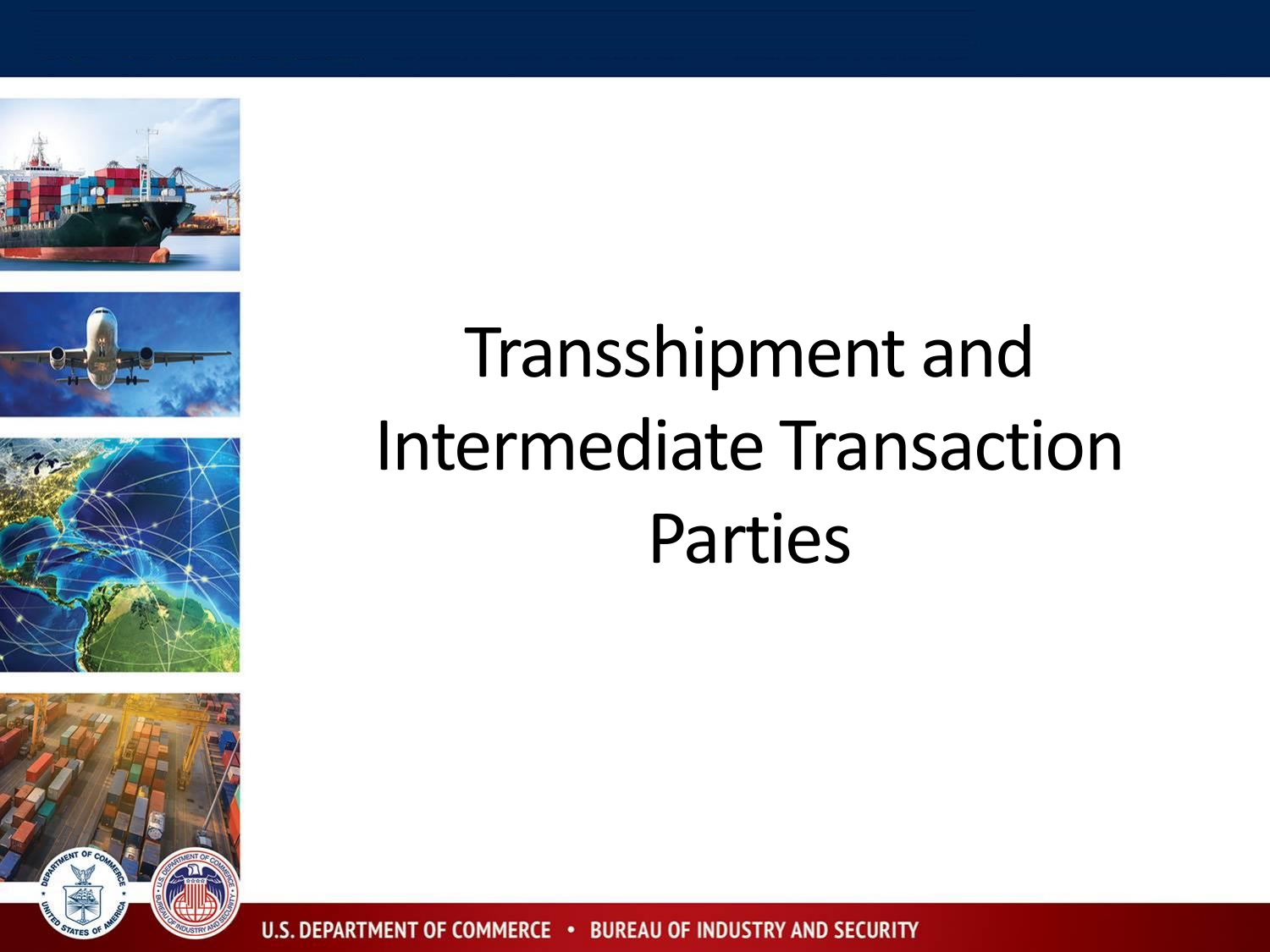### Definitions

• Transit

– Items ship/pass through one country en-route to another, without clearing customs

- Transshipment
	- Items off-loaded in one country (to a warehouse or free trade zone) before being shipped to another country and do not clear customs
- Re-exports
	- Items shipped between two foreign countries, and clear customs in both countries

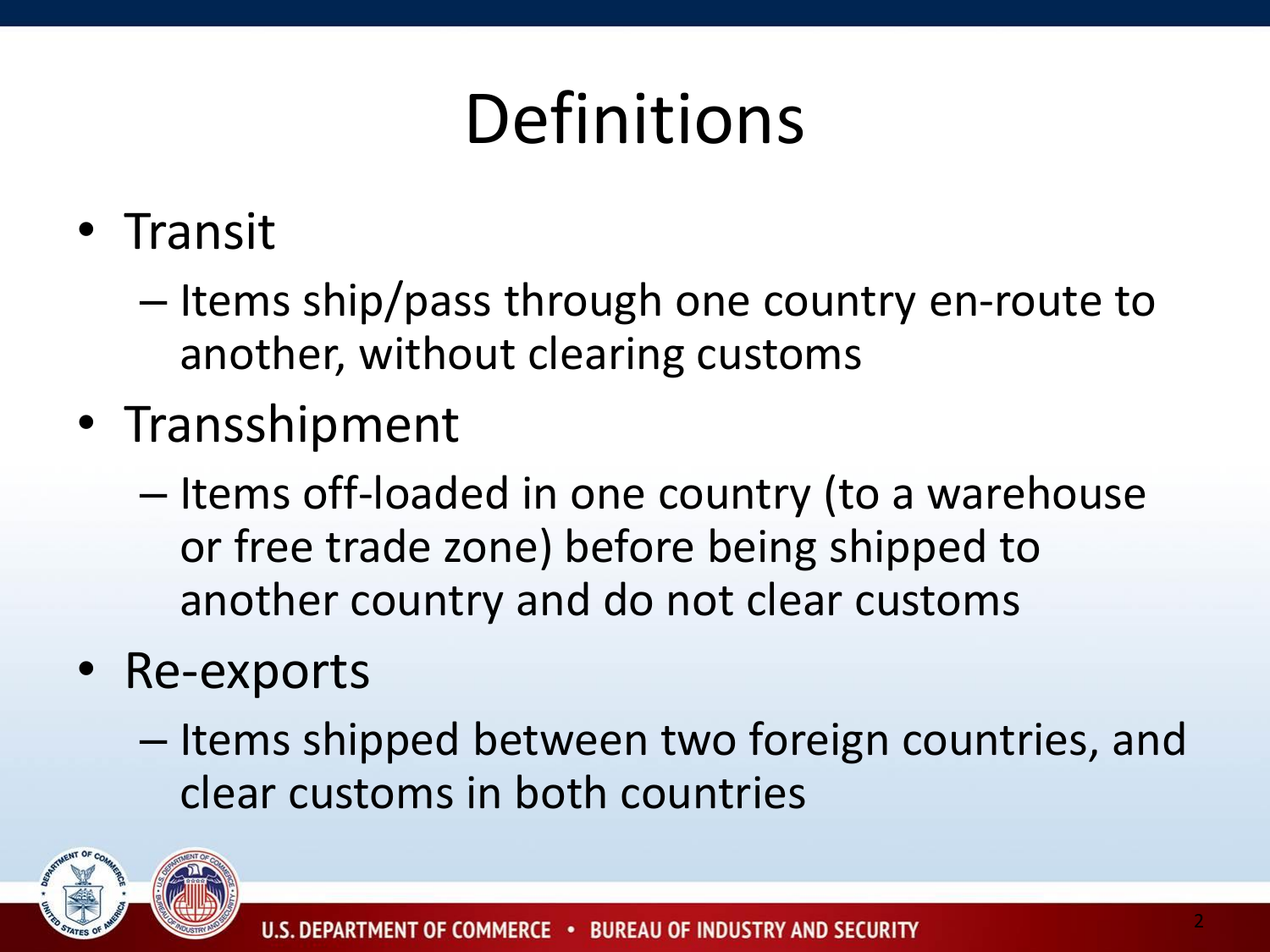#### Transit and Transshipment Challenges

- Can be used to obfuscate ultimate end users and circumvent export controls.
- The more intermediaries involved, the less responsibility each party thinks it has in the transaction.



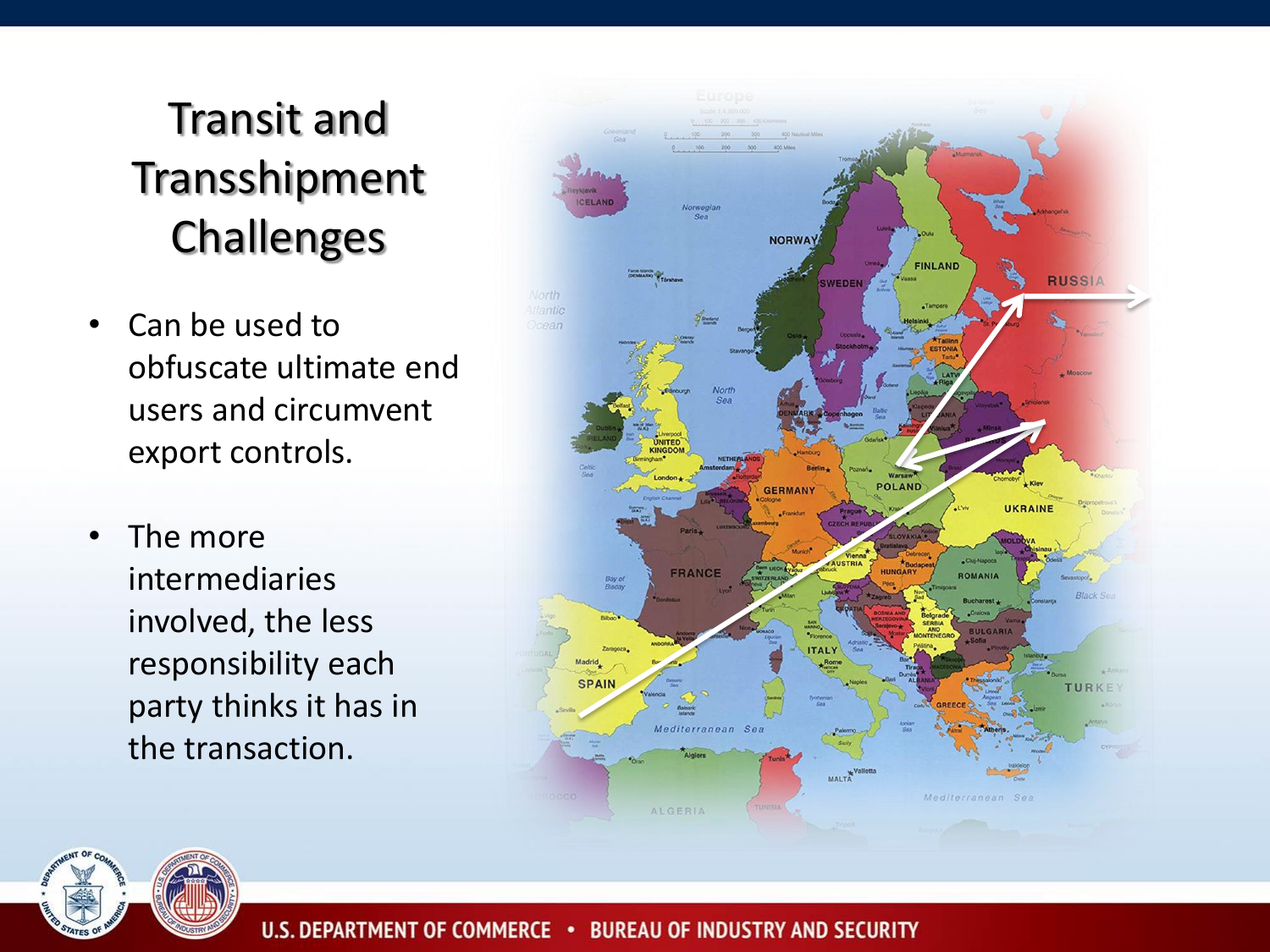### Types of Intermediaries

- **Broker**: coordinates a transaction (e.g., identifies suppliers, arranges financing or transportation, etc.), often without taking possession of the items
- **Forwarder**: provides logistics and transportation services by sending, storing, and receiving items
- **Secretarial Services/Virtual Offices**: provide operating address to an entity with no real presence in a jurisdiction. Offer a range of services from IT solutions and small-scale forwarding to filing corporate returns, etc.

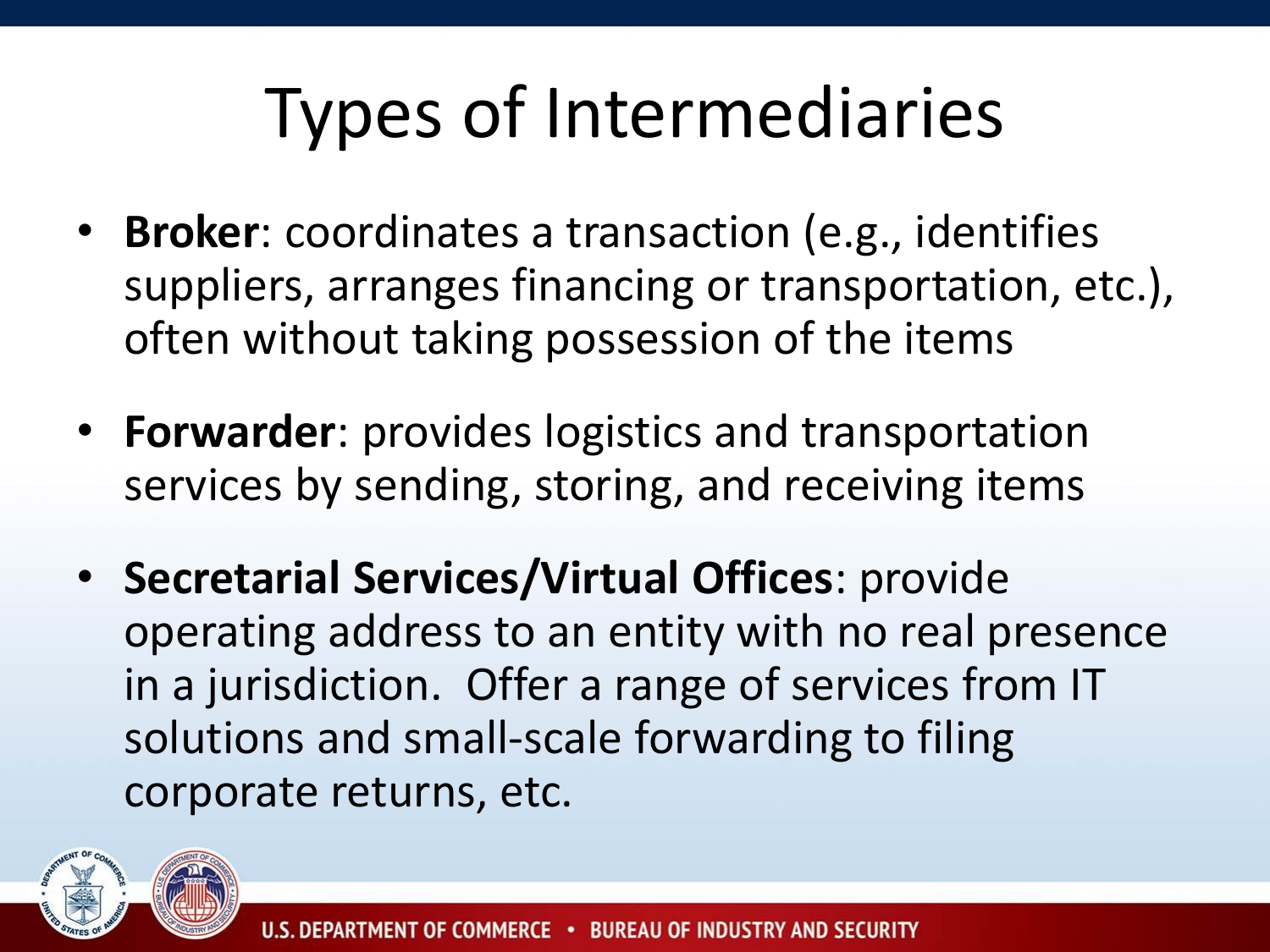### Transit/Transshipment Best Practices

- Pay heightened attention to Red Flag Indicators and communicate concerns internally
- Seek to utilize only those trade facilitators and freight forwarders that administer sound export control management and compliance programs
- Obtain detailed information on the credentials of customers to assess diversion risks

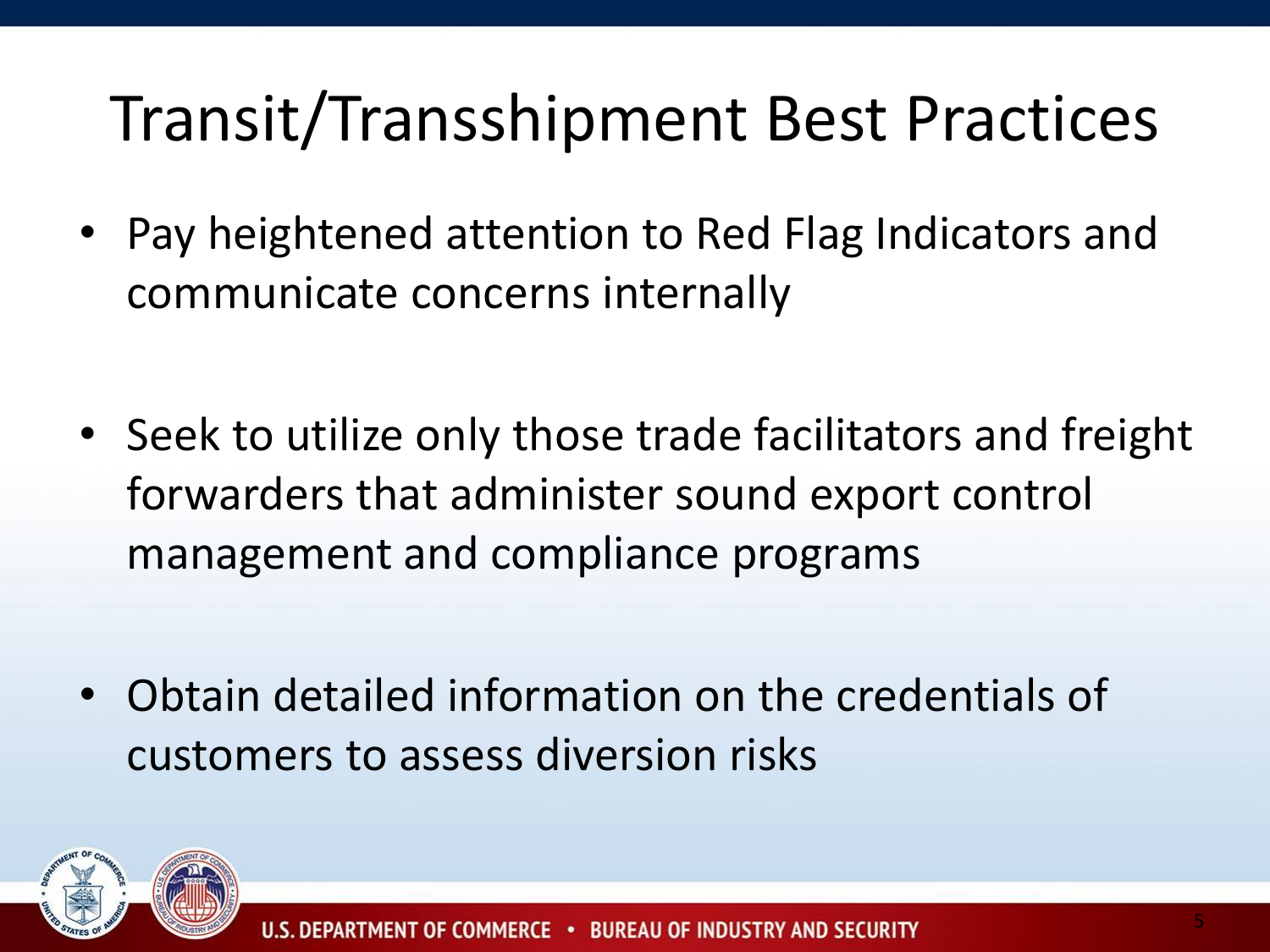#### Transit/Transshipment Best Practices

- Communicate export control classification and destination information to end users and consignees on government and commercial documentation
- Use information technology to the maximum extent feasible to augment "know your customer" and other due-diligence measures

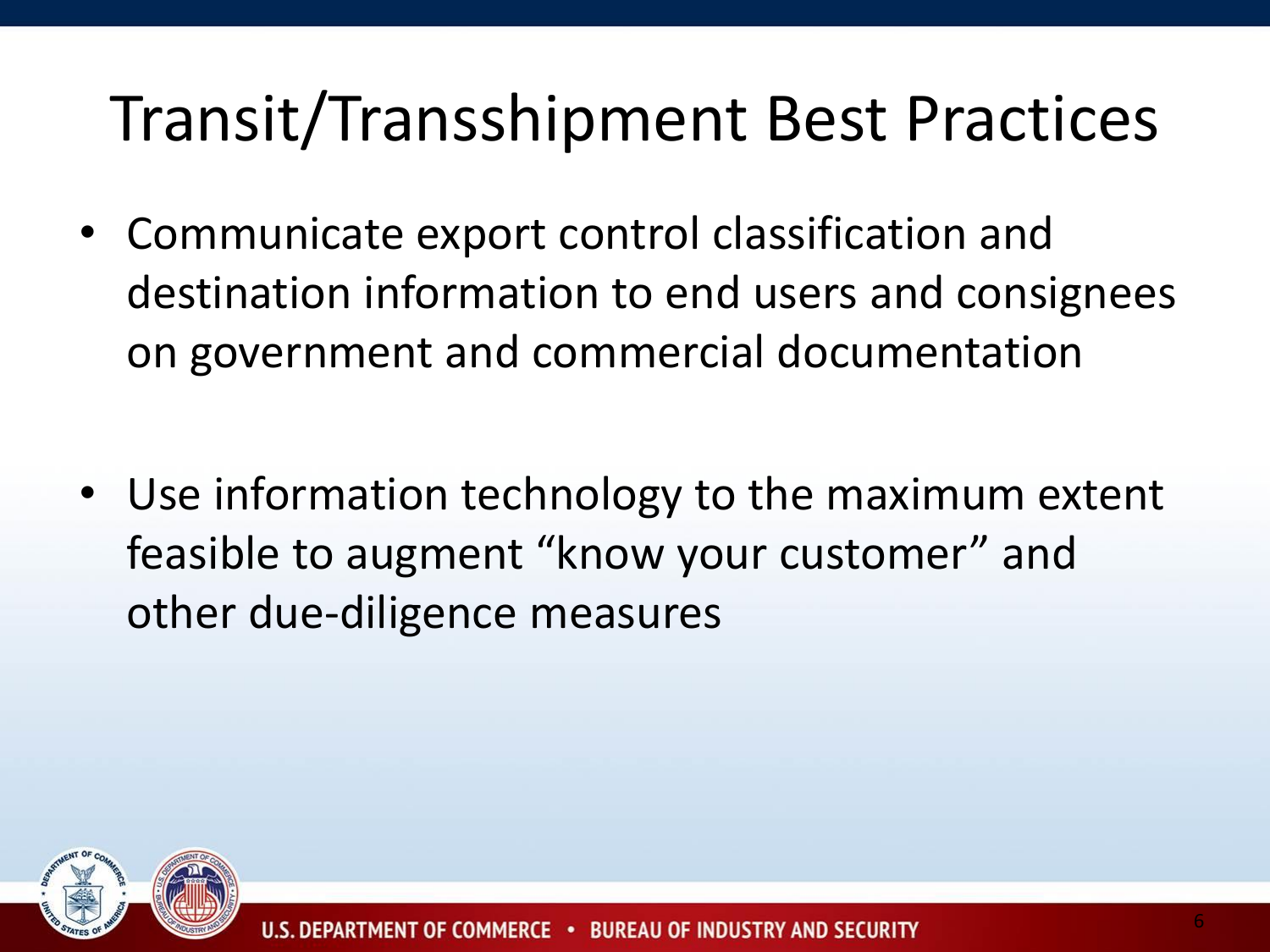### Red Flag Indicators

- The consignee has little or no business background.
- The consignee is unfamiliar with the product's performance characteristics but still wants the product.
- Routine installation, training, or maintenance services are declined by the consignee.
- Delivery dates are vague, or deliveries are planned for out-of-the-way destinations.

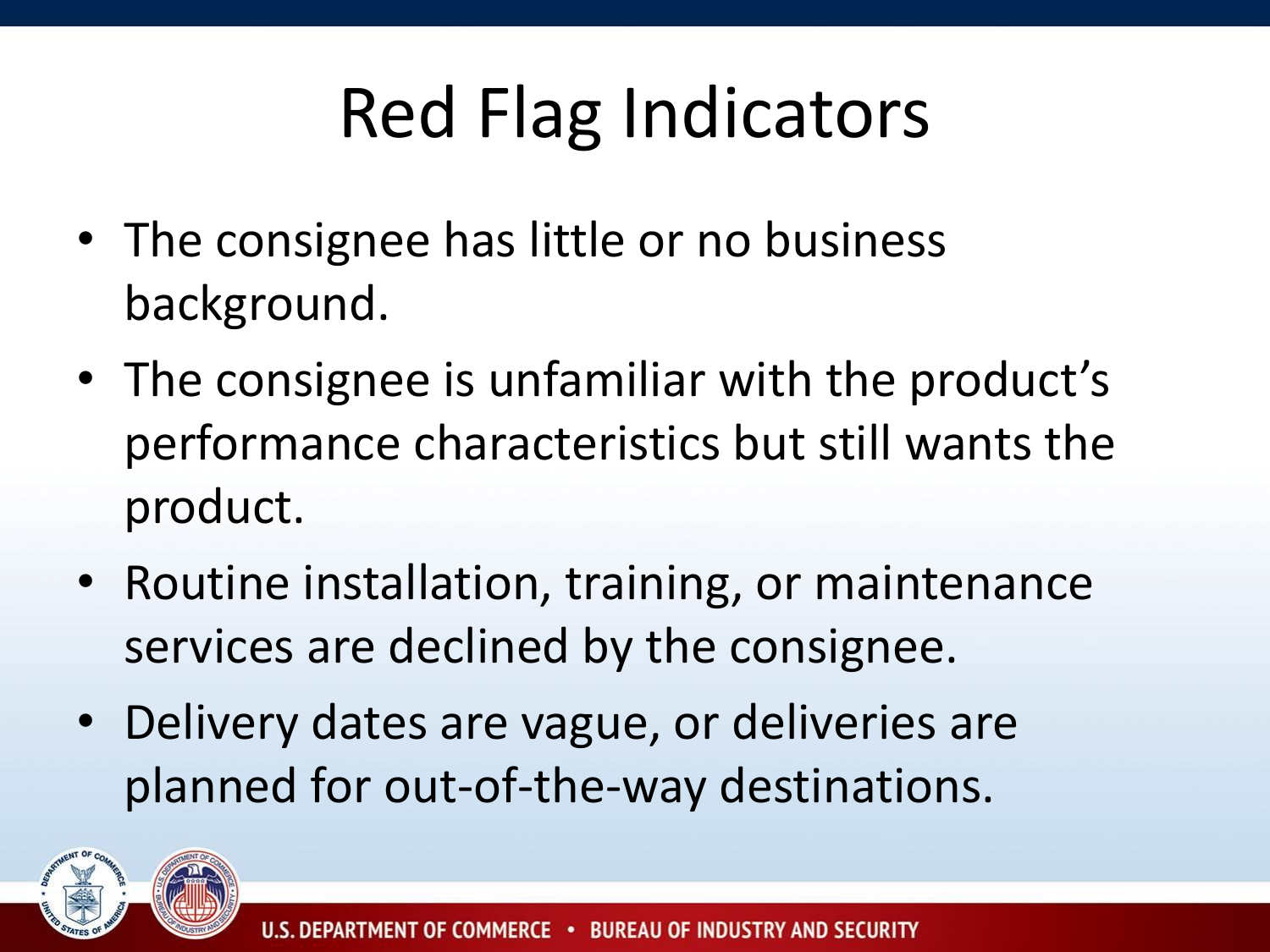## Red Flag Indicators (continued)

- A freight forwarding firm is listed as the product's final destination.
- The shipping rout is abnormal for the product and destination.
- Packaging is inconsistent with the stated method of shipment or destination.
- When questioned, the consignee is evasive and especially unclear about whether the purchased product is for domestic use, for export, or for reexport.